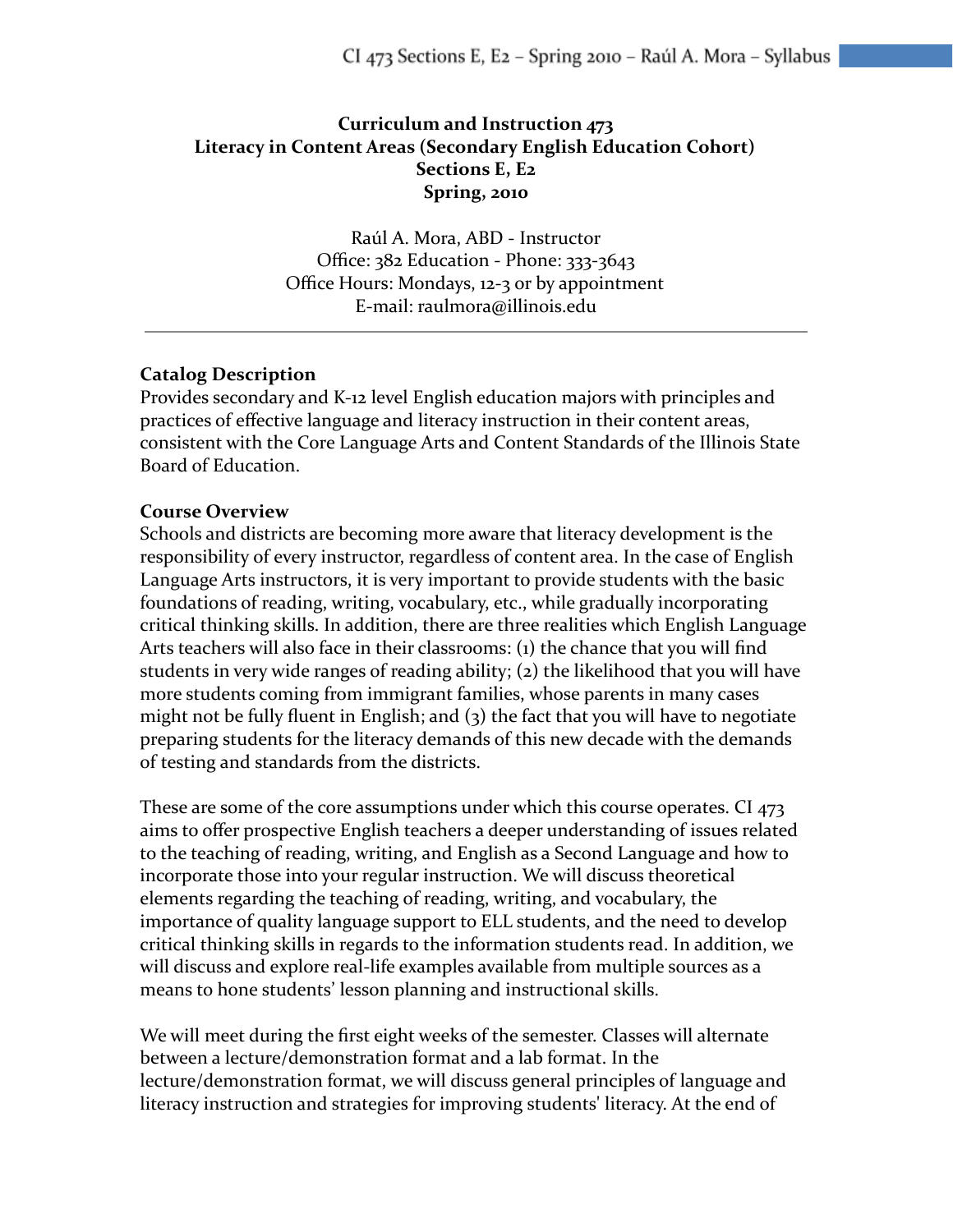every sub-section, we will devote one hour to smaller, content-specific lab sections. The lab sections will focus on the development of lesson plans that apply principles and strategies presented in lectures/demonstrations. Some labs will require you to do the lesson plans using a particular real-life classroom scenario; others will be more open, allowing more latitude for more possible situations.

#### **Texts**

Fisher, D., & Frey, N. (2008). *Improving adolescent literacy: Content area strategies at work* (2nd ed.). Upper Saddle River, NJ: Pearson Prentice Hall.

Additional readings and supplementary materials are available through the Moodle course site: http://learn.education.illinois.edu. The enrollment key for CI 473 is: Reading.

#### **Assignments**

There will be four assignments to be completed at different stages of the course. The assignments include the development of lesson plan, information search, and critical thinking skills, as well as the use of different technological resources to complement instruction. The ultimate goal of all assignments is to be able to use the activities and resources stemming from all four assignments in real-life classroom situations as soon as they may have the chance to use them. Therefore, I expect all assignments to be taken seriously. We will use real-life (or as close as we may) scenarios that resemble what students may encounter in a regular classroom in Illinois.

With the exception of the social bookmarking assignment, we will carry out all assignments in teams. I will randomly set up the teams. We will do Assignments 1 and 2 and a portion of Assignment 4 using Google Documents as a platform. I have found Google Documents to be very useful for these kinds of workshops, as it enables more real-time editing and more accessibility to quick feedback. In addition, it allows students to see how the editing process works.

**Assignment #1: Reading Lesson Plan.** In this assignment, students will be provided with a reading from a text that is likely to be used in an English Language Arts curriculum. Students will analyze the text for potential reading difficulties, using principles and practices presented in the lecture/demonstration portion of the course. Students will then plan their lessons, using principles of lesson planning they have learned in their methods courses. They will plan the lesson based on a description that resembles the demographics of a real-life classroom. **15 percent of final grade. DUE DATE: Friday, February 12 by 5:00 PM.**

**Assignment #2: Writing Lesson Plan.** In this assignment, students will pick a lesson plan they have written for their methods courses and will adapt it to incorporate writing activities, using principles and practices presented during the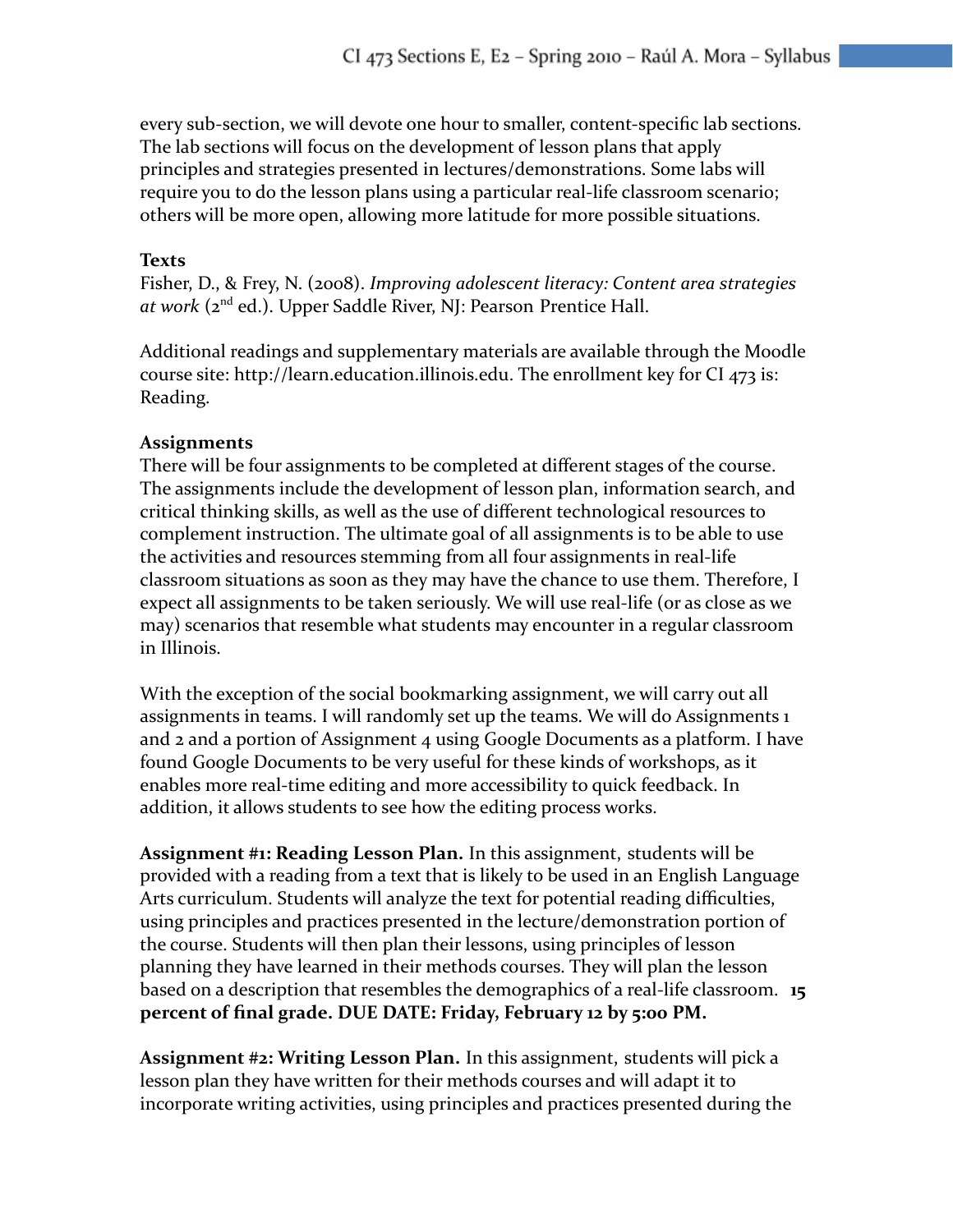lecture/demonstration portion of the class. Adaptations will take into account an approximate real-life classroom scenario of a demographically diverse classroom. They will also incorporate ISBE core language arts and subject area literacy standards, appropriate strategies for supporting students' writing processes, and appropriate practices for assessing and evaluating that writing. **25 percent of final grade. DUE DATE: Friday, February 26 by 5:0o PM.**

**Assignment #3: Social Bookmarking.** One of the new skills required from teachers in this new millennium is the ability to teach information search skills and critical thinking, especially in regards to what is available on the Web. For this assignment, every student in class must find and review one website related to your content area. The goal is to have a "bank" of websites everybody can benefit from. You will write a review (of about 200-300 words) for the website you chose. You will add the URL you picked and the review on the official blog for this course, <http://ci473engsoc.blogspot.com>. I will provide more information directly on the blog. **10 percent of final grade. DUE DATE: Anytime before Friday, March 5 at 5:00 PM. Sites added after the deadline will not be given credit.**

**Assignment #4: Integrating Reading, Writing, and Language Instruction - WebQuest.** In this assignment, you will choose a topic in English Language Arts and develop a WebQuest in PowerPoint format that integrates reading, writing, and language instruction. You will also have to write an *abstract* that summarizes what the WebQuest is about, as well as other relevant information. You will have a choice of grade and topics. The topic of WebQuests will be introduced in greater detail with the assignment. **40 percent of final grade. DUE DATE: Friday, March 12 by 5:00 PM.**

**Attendance and Participation**. **10 percent of the final grade.** (See Expectations for more details)

# **Expectations**

**Class work.** I expect everybody to be on time. In the case of absence, you are supposed to notify me as soon as possible. Should you miss a lab session, it is your duty to communicate with your teammates as soon as possible and make up for any work you may have missed. I expect all students to be prepared for every class, to have all their resources available at all times, and to actively participate with questions and remarks, as you all have expertise and knowledge that deserves to be shared. I also expect the utmost professionalism and ethical behavior from every student. If you disagree with any ideas in class, feel free to say so in a proper manner. I see the classroom as a community of learners and scholars, so respect must be paramount at all times for the success of the academic exercises we will engage in.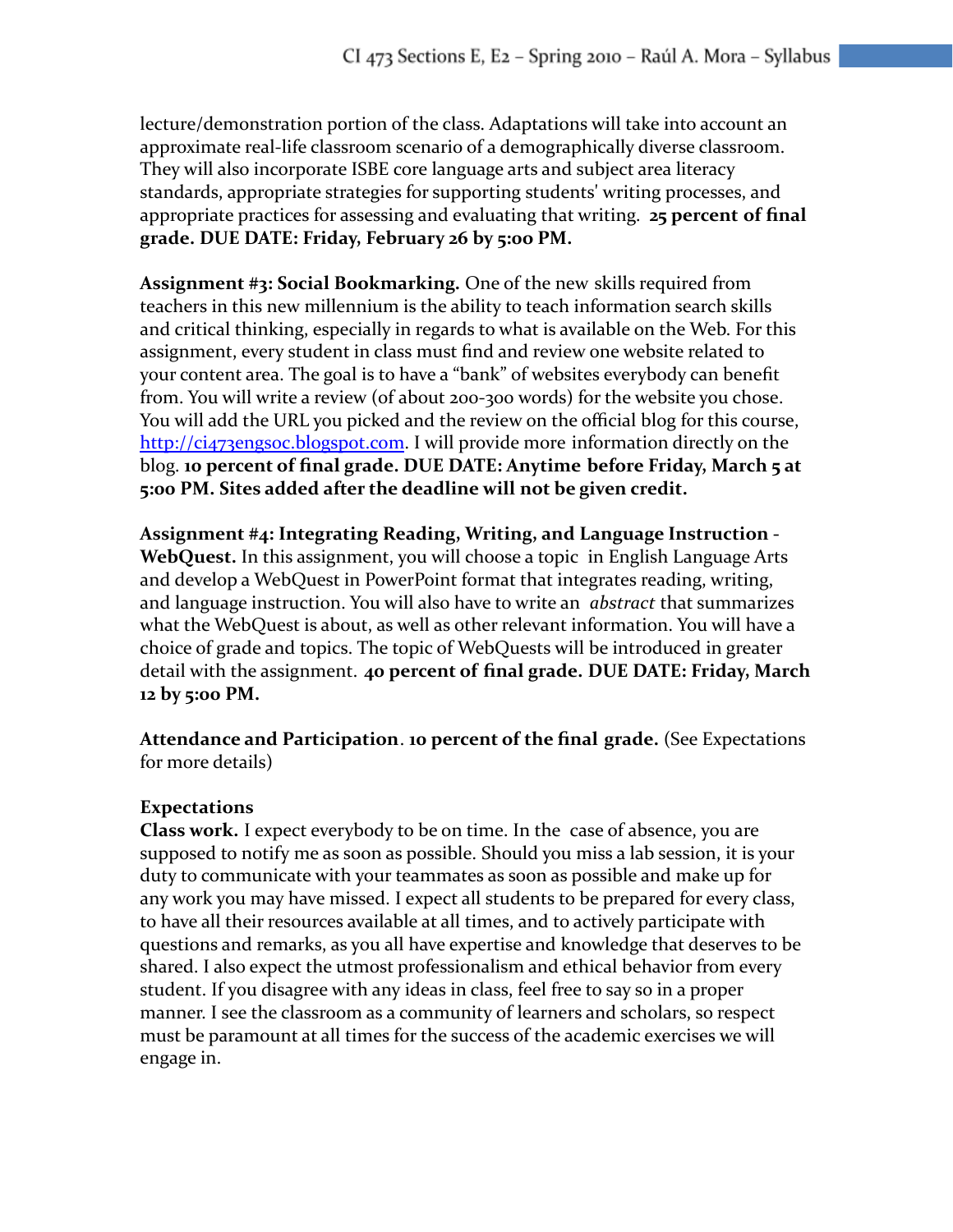**Ethical guidelines for all assignments.** All work you present for the assignments must be *original* work. I abide by all University of Illinois guidelines regarding academic integrity, cheating, and plagiarism. Please acquaint yourself with such guidelines, including Part 4 of the Student Code. Additional resources are available at the University Library website:

http://www.library.illinois.edu/learn/research/academicintegrity.html

### **Evaluation**

Work worthy of an **A** grade features consistent class attendance; proper preparation for class discussions and activities; thoughtful and substantial contributions to discussions; and assignments showing careful preparation, organization, and solid *analytical* work.

Work worthy of a **B** grade features consistent class attendance; proper preparation for class discussions and activities; thoughtful contributions to discussions; and assignments showing work that "covers" the minimal expectations.

Work worthy of a **C** grade features inconsistent class attendance; occasional lack of preparation or contributions to discussions; and assignments showing minimal research and work that even fails to cover some of the minimal expectations.

Work resulting in a failing grade includes missing 3 or more classes, not contributing to discussions, coming to class unprepared, and writing in a manner completely unsuitable for undergraduate or graduate study, including failure to abide by ethical guidelines.

**Grading Scale:**  $99-100 = A$ +;  $93-98 = A$ ;  $90-92 = A$ -;  $89 = B$ +;  $83-88 = B$ ;  $80-82 = B$ -;  $70 - 79 = C$ ;  $65 - 69 = D$ ;  $-65 = F$ .